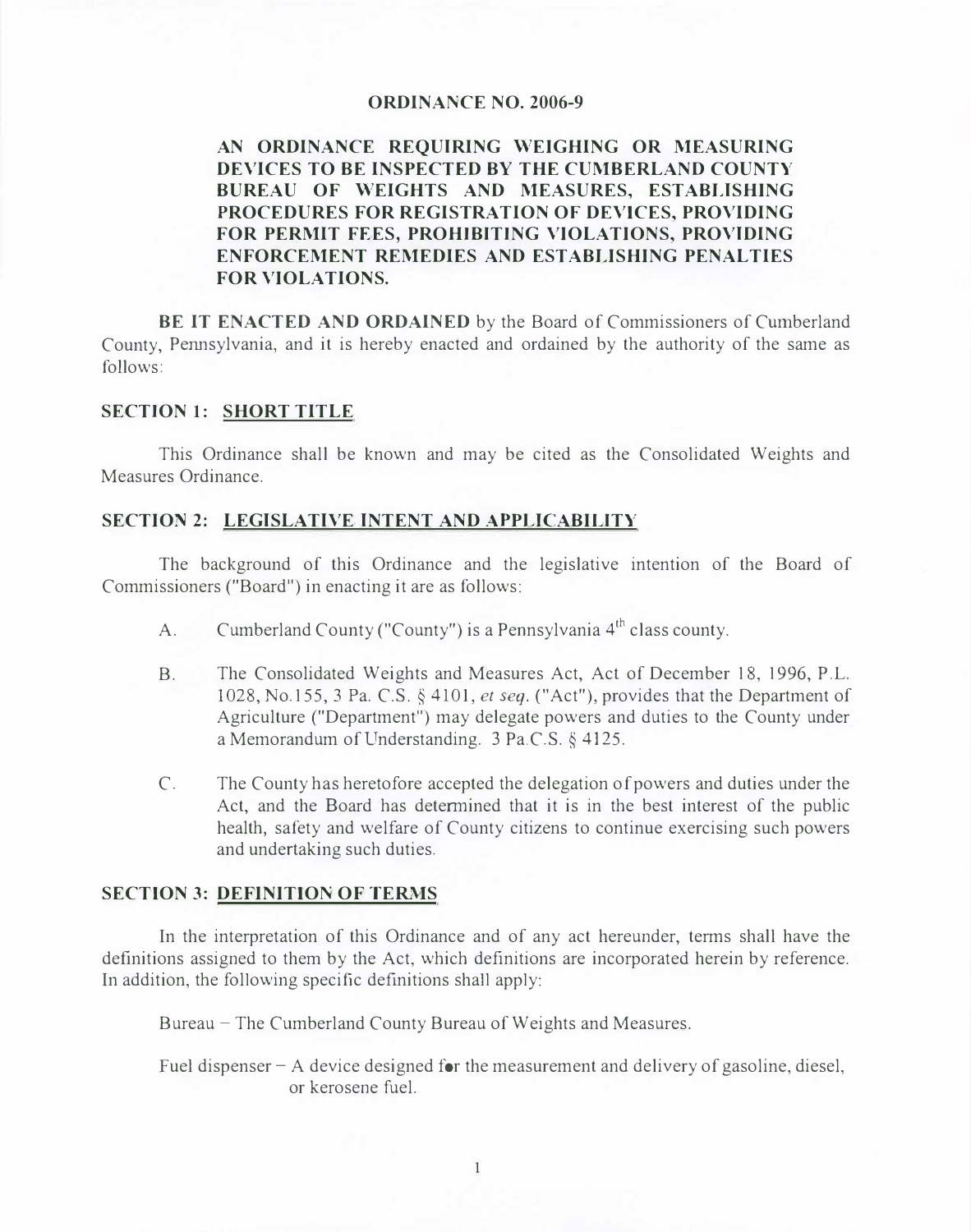Scale  $-$  Any weighing device used in commercial trade.

Scanning device - Any scanning device used to read UPC labels in commercial trade.

#### **SECTION 4: MEMORANDUM OF UNDERSTANDING**

The Board has heretofore authorized entry into the attached Memorandum of Understanding with the Department. Pursuant to the Act, the Board is authorized, by motion at a duly constituted meeting, to update and renew the Memorandum of Understanding until such time as this Ordinance shall be repealed. The Board accepts on behalf of the County all of the powers and duties delegated under the Memorandum of Understanding, as renewed from time to time.

#### **SECTION 5: PROHIBITED CONDUCT**

No person shall operate, use or maintain a weighing or measuring device in violation of the Act or the provisions of this Ordinance. No person, firm or corporation shall operate, use or maintain a weighing or measuring device for commercial purposes unless he has paid the current annual registration fee and has received the registration permit for the device.

### **SECTION 6: REGISTRATION REQUIREMENTS**

All weighing and measuring devices sha11 be registered. The Bureau shall not issue a weighing and measuring device registration pennit unless:

- A. The applicant shall have truthfully furnished such information in writing as is required on the application form duly adopted by the Bureau.
- B. The applicant pays the amma1 registration permit fee for each weighing and measuring device.
- C. Any person utilizing numerous similar devices or different types of devices (i.e., scales and fuel pumps) shall pay the sum of the per unit fees for the total of the devices in use.

#### **SECTION 7: REGISTRATION FEES**

Registration fees shall be established by resolution of the Board f<sup>r</sup> om time to time.

## **SECTION 8: ADMINISTRATION AND ENFORCEMENT**

Pursuant to the authority of Section 4183 of the Act, 3 Pa.C.S. § 4183, this Ordinance shall be administered and enforced by the Bureau under the supervision of the Chief Sealer.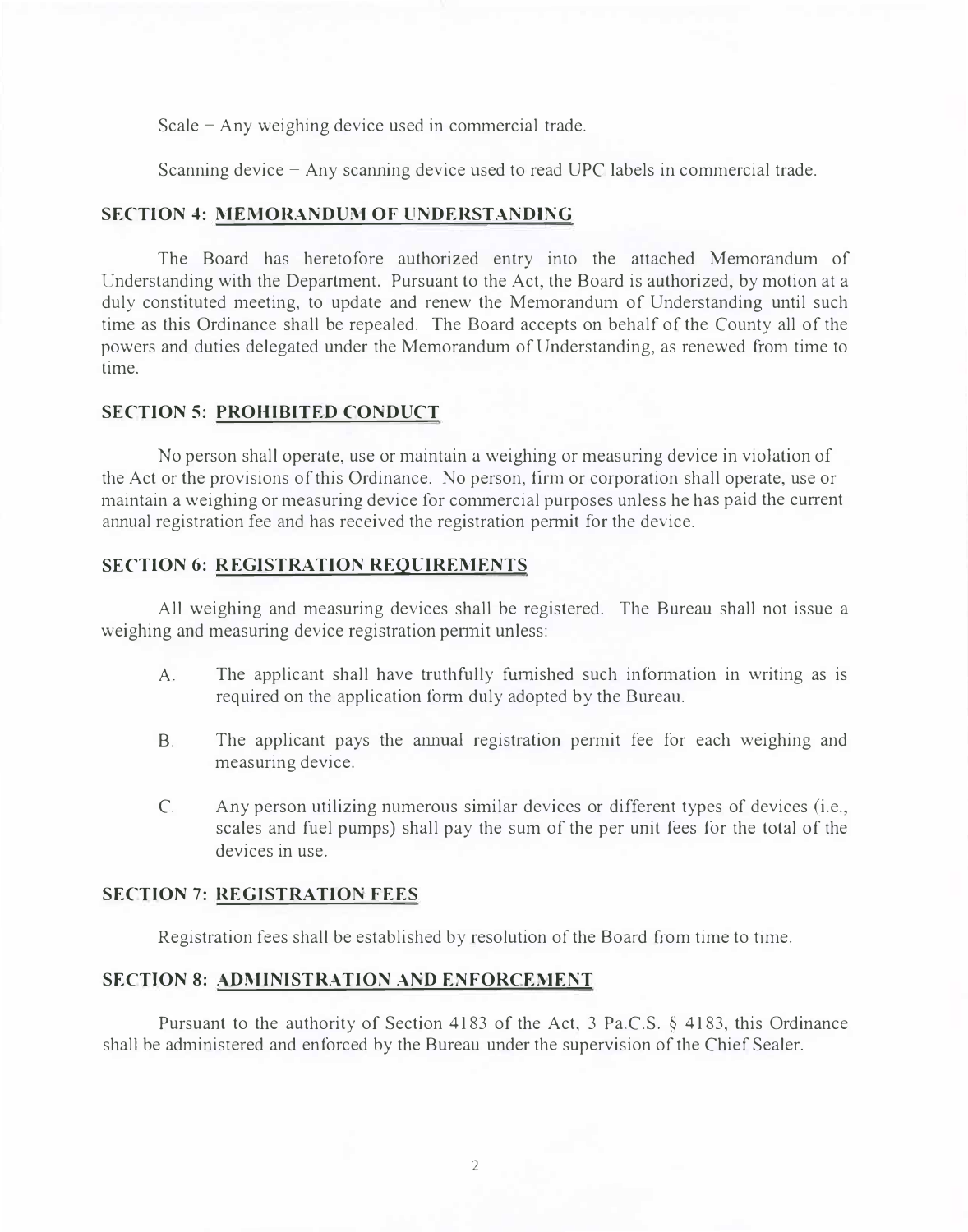#### **SECTION 9: ENFORCEMENT REMEDIES**

The Bureau shall have all of the powers and duties set forth in the Memorandum of Understanding and as otherwise authorized by law. When there is or appears to be a violation of the provisions of this Part, the Bureau, in addition to any other remedies, may institute in the name of the County any appropriate action at law or in equity to prevent, restrain, correct or abate such violation.

#### **SECTION 10: PENALTIES FOR VIOLATIONS**

- Criminal penalties. A person who violates any provision of this Ordinance or any rule, regulation, standard or order made under this Ordinance commits a summary offense for the first or second offense. **Any** summary offense shall, upon conviction thereof, be sentenced to pay a fine or penalty of three hundred dollars (\$300.00), together with costs of prosecution, or be subject to imprisonment for a period of not more than thirty (30) days, or both. A person who violates any provision of this Ordinance or any rule, regulation, standard or order made under this Ordinance commits a misdemeanor of the third degree if the violation is a third or subsequent offense and if the violation occurs within two years of the date of the last previous offense. Each day that a violation exists shall constitute a separate offense. A.
- Civil penalties. In addition to proceeding under any other remedy available at law or in equity for a violation of a provision of this Ordinance or a rnle or regulation adopted or any order issued under this Ordinance, the Bureau may refer a violation to the Department for assessment of a civil penalty. B.

#### **SECTION 11: SEVERABILITY**

If any sentence, clause, phrase or section of this Ordinance is for any reason found to be unconstitutional, illegal or invalid, such unconstitutionality, illegality or invalidity shall not affect or impair any of the remaining provisions, sentences, clauses, phrases, sections or parts of this Ordinance.

It is hereby declared as the intention of the Board that this Ordinance would have been adopted had such unconstitutional, illegal or invalid sentence, clause, phrase, section or part thereof not been included therein.

### **SECTION 12: REPEALER**

Any other Ordinance or parts thereof inconsistent with this Ordinance be and are hereby expressly repealed.

#### **SECTION 13: EFFECTIVE DATE**

This Ordinance shall become effective as provided by law.